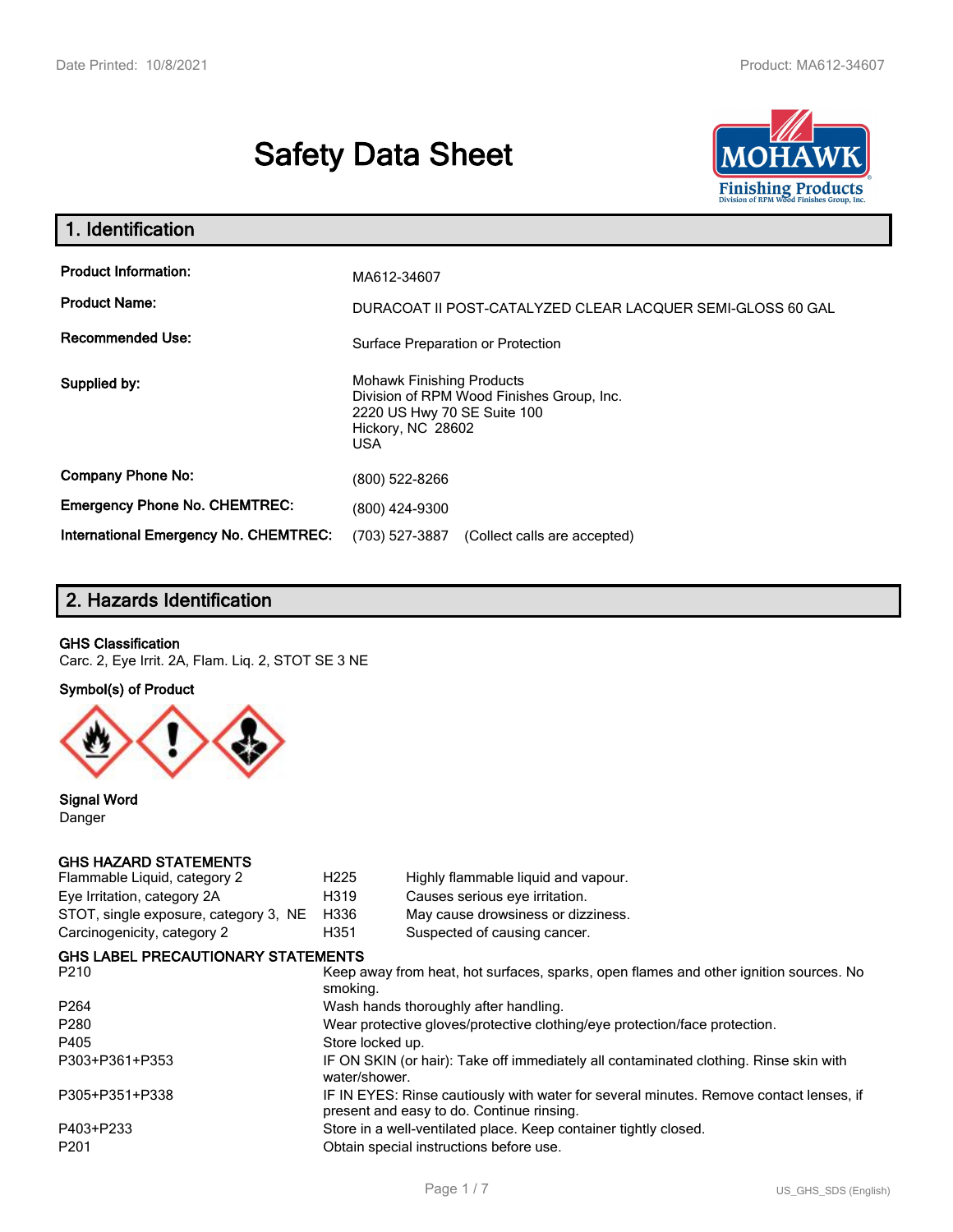| P312                                    | Call a POISON CENTER or doctor/physician if you feel unwell.               |
|-----------------------------------------|----------------------------------------------------------------------------|
| P304+P340                               | IF INHALED: Remove person to fresh air and keep comfortable for breathing. |
| P308+P313                               | IF exposed or concerned: Get medical advice/attention.                     |
| P337+P313                               | If eye irritation persists: Get medical advice/attention.                  |
| P403+P235                               | Store in a well-ventilated place. Keep cool.                               |
| <b>GHS SDS PRECAUTIONARY STATEMENTS</b> |                                                                            |
| P240                                    | Ground/bond container and receiving equipment.                             |
| P <sub>241</sub>                        | Use explosion-proof electrical/ventilating/lighting/equipment.             |
|                                         |                                                                            |

### P242 Use only non-sparking tools.

P243 Take precautionary measures against static discharge.

# **3. Composition/Information on ingredients**

| <b>Chemical Name</b>               | CAS-No.   | Wt. %       | <b>GHS Symbols</b> | <b>GHS Statements</b>        |
|------------------------------------|-----------|-------------|--------------------|------------------------------|
| acetone                            | 67-64-1   | 40-55       | GHS02-GHS07        | H225-302-319-332-336         |
| p-chlorobenzotrifluoride           | 98-56-6   | $10 - 25$   | GHS08              | H351                         |
| cellulose nitrate, cellulose ester | 9004-70-0 | $2.5 - 10$  | GHS01              | H <sub>201</sub>             |
| isopropanol                        | 67-63-0   | $2.5 - 10$  | GHS02-GHS07        | H225-302-319-336             |
| butyl cellosolve                   | 111-76-2  | $1.0 - 2.5$ | GHS06-GHS07        | H302-315-319-330             |
| butanol                            | 71-36-3   | $1.0 - 2.5$ | GHS02-GHS05-       | H226-302-315-318-332-335-336 |
|                                    |           |             | GHS07              |                              |
| n-butyl acetate                    | 123-86-4  | $0.1 - 1.0$ | GHS02-GHS07        | H226-336                     |

The exact percentage (concentration) of ingredients is being withheld as a trade secret.

The text for GHS Hazard Statements shown above (if any) is given in the "Other information" Section.

# **4. First-aid Measures**



FIRST AID - EYE CONTACT: IF IN EYES: Rinse cautiously with water for several minutes. Remove contact lenses, if present and easy to do. Continue rinsing. If eye irritation persists: Get medical advice/attention.

FIRST AID - SKIN CONTACT: IF ON SKIN (or hair): Take off immediately all contaminated clothing. Rinse skin with water/shower.

FIRST AID - INGESTION: IF SWALLOWED: rinse mouth. Do NOT induce vomiting. IF exposed or if you feel unwell: Call a POISON CENTER or doctor/physician.

FIRST AID - INHALATION: IF INHALED: Remove person to fresh air and keep comfortable for breathing.

### **5. Fire-fighting Measures**

**SPECIAL FIREFIGHTING PROCEDURES:** Evacuate all persons from the fire area to a safe location. Move non-burning material, as feasible, to a safe location as soon as possible. Fire fighters should be protected from potential explosion hazards while extinguishing the fire. Wear self-contained breathing apparatus (SCBA) and full fire-fighting protective clothing. Thoroughly decontaminate all protective equipment after use. Containers of this material may build up pressure if exposed to heat (fire). Use water spray to cool fire-exposed containers. Use water spray to disperse vapors if a spill or leak has not ignited. DO NOT extinguish a fire resulting from the flow of flammable liquid until the flow of the liquid is effectively shut off. This precaution will help prevent the accumulation of an explosive vapor-air mixture after the initial fire is extinguished.

**FIREFIGHTING EQUIPMENT:** This is a NFPA/OSHA Class 1B or less flammable liquid. Follow NFPA30, Chapter 16 for fire protection and fire suppression. Use a dry chemical, carbon dioxide, or similar ABC fire extinguisher for incipeint fires. Water may be used to cool and prevent rupture of containers that are exposed to heat from fire.

### **6. Accidental Release Measures**

**ENVIRONMENTAL MEASURES:** No Information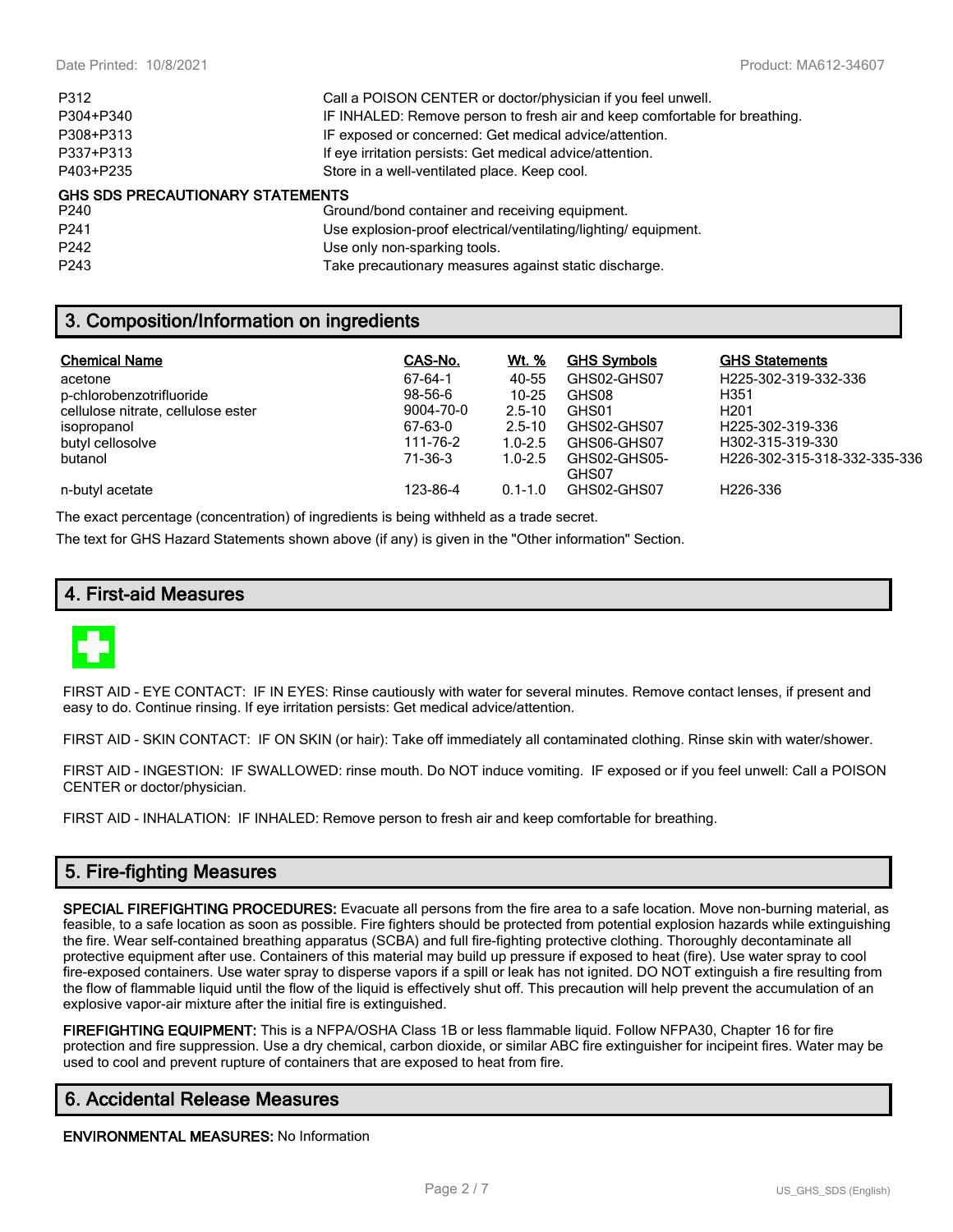**STEPS TO BE TAKEN IN CASE MATERIAL IS RELEASED OR SPILLED:** Follow personal protective equipment recommendations found in Section VIII. Personal protective equipment needs must be evaluated based on information provided on this sheet and the special circumstances created by the spill including; the material spilled, the quantity of the spill, the area in which the spill occurred, and the training and the expertise of employees in the area responding to the spill. Never exceed any occupational exposure limits. Shut off ignition sources; including electrical equipment and flames. Do not allow smoking in the area. Do not allow the spilled product to enter public drainage system or open waterways.

#### **7. Handling and Storage**



**HANDLING:** Avoid inhalation and contact with eyes, skin, and clothing. Wash hands thoroughly after handling and before eating or drinking. In keeping with safe handling practices, avoid ignition sources (smoking, flames, pilot lights, electrical sparks); ground and bond containers when transferring the material to prevent static electricity sparks that could ignite vapor and use spark proof tools and explosion proof equipment. Empty containers may retain product residue or vapor. Do not pressurize, cut, weld, braze, solder, drill, grind, or expose container to heat, flame, sparks, static electricity, or other sources of ignition. Any of these actions can potentially cause an explosion that may lead to injury.

**STORAGE:** Keep containers closed when not in use. Store in cool well ventilated space away from incompatible materials.

# **8. Exposure Controls/Personal Protection**

| Ingredients with Occupational Exposure Limits |                      |                       |                     |                         |  |  |
|-----------------------------------------------|----------------------|-----------------------|---------------------|-------------------------|--|--|
| <b>Chemical Name</b>                          | <b>ACGIH TLV-TWA</b> | <b>ACGIH-TLV STEL</b> | <b>OSHA PEL-TWA</b> | <b>OSHA PEL-CEILING</b> |  |  |
| acetone                                       | $250$ ppm            | $500$ ppm             | $1000$ ppm          | N.D.                    |  |  |
| p-chlorobenzotrifluoride                      | N.D.                 | N.D.                  | N.D.                | N.D.                    |  |  |
| cellulose nitrate, cellulose ester            | N.D.                 | N.D.                  | N.D.                | N.D.                    |  |  |
| isopropanol                                   | $200$ ppm            | $400$ ppm             | $400$ ppm           | N.D.                    |  |  |
| butyl cellosolve                              | 20 ppm               | N.D.                  | $50$ ppm            | N.D.                    |  |  |
| butanol                                       | 20 ppm               | N.D.                  | $100$ ppm           | N.D.                    |  |  |
| n-butyl acetate                               | 50 ppm               | $150$ ppm             | $150$ ppm           | N.D.                    |  |  |

**Further Advice: MEL = Maximum Exposure Limit OES = Occupational Exposure Standard SUP = Supplier's Recommendation Sk = Skin Sensitizer N.E. = Not Established N.D. = Not Determined**

#### **Personal Protection**



**RESPIRATORY PROTECTION:** Use adequate engineering controls and ventilation to keep levels below recommended or statutory exposure limits. If exposure levels exceed limits use appropriate approved respiratory protection equipment.

**SKIN PROTECTION:** Wear chemical resistant footwear and clothing such as gloves, an apron or a whole body suit as appropriate.



**EYE PROTECTION:** Wear chemical-resistant glasses and/or goggles and a face shield when eye and face contact is possible due to splashing or spraying of material.



**OTHER PROTECTIVE EQUIPMENT:** No Information



**HYGIENIC PRACTICES:** It is good practice to avoid contact with the product and/or its vapors, mists or dust by using appropriate protective measures. Wash thoroughly after handling and before eating or drinking.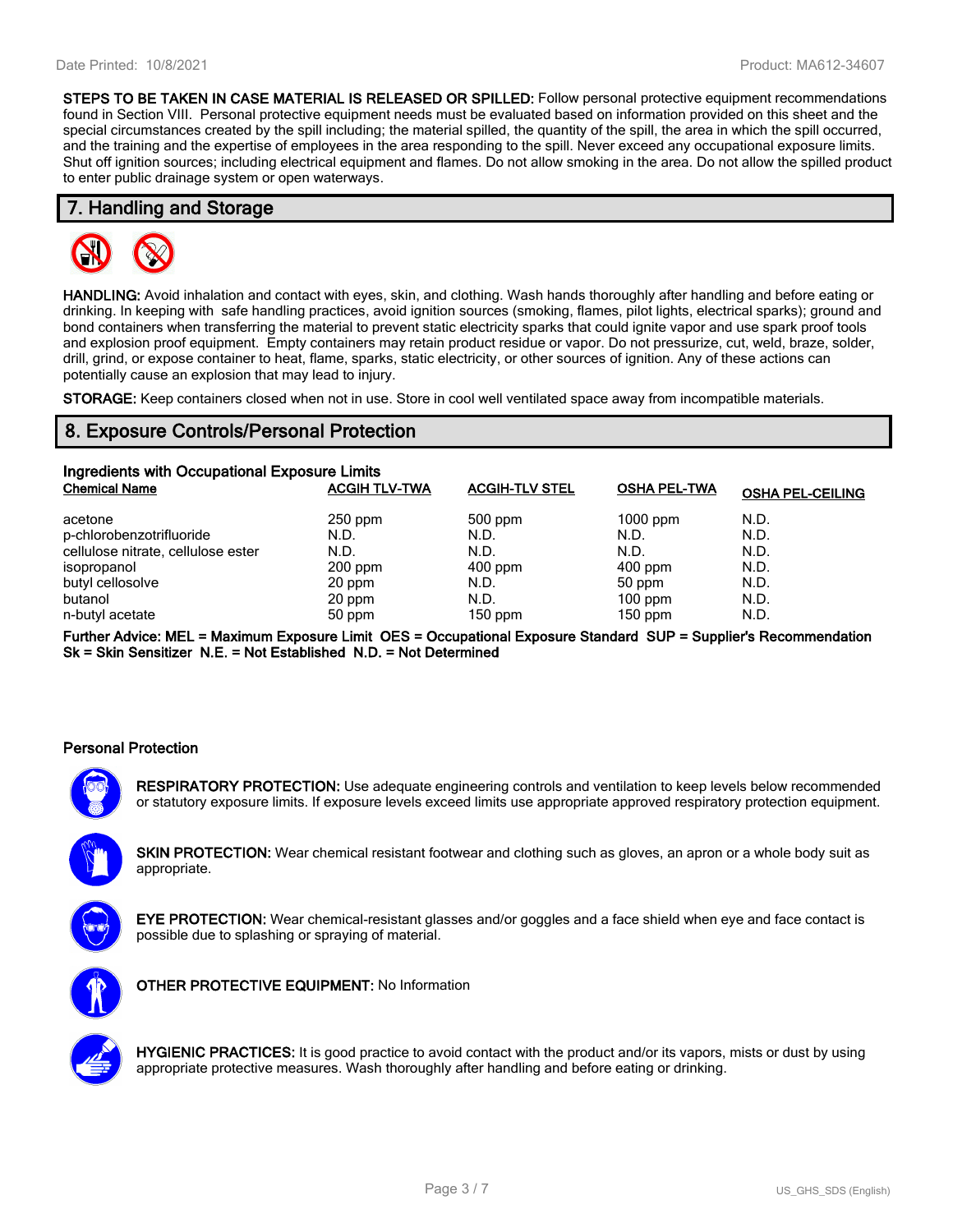**N.I. = No Information**

# **9. Physical and Chemical Properties**

| Appearance:                    | Cloudy Liquid              | <b>Physical State:</b>                      | <b>LIQUID</b>  |
|--------------------------------|----------------------------|---------------------------------------------|----------------|
| Odor:                          | <b>Strong Solvent</b>      | <b>Odor Threshold:</b>                      | Not determined |
| Density, g/cm3:                | 0.935                      | pH:                                         | Not determined |
| Freeze Point, °F:              | Not determined             | <b>Viscosity:</b>                           | Not determined |
| <b>Solubility in Water:</b>    | Not determined             | Partition Coefficient, n-octanol/<br>water: | Not determined |
| Decomposition temperature, °F: | Not determined             | <b>Explosive Limits, %:</b>                 | Not determined |
| Boiling Range, °F:             | $>100$ °F                  | Flash Point, °F:                            | -4 $\degree$ F |
| Combustibility:                | <b>Supports Combustion</b> | Auto-Ignition Temperature, °F:              | Not determined |
| <b>Evaporation Rate:</b>       | Faster than Diethyl Ether  | Vapor Pressure, mmHg:                       | Not determined |
| Vapor Density:                 | Not determined             |                                             |                |

# **10. Stability and reactivity**

**STABILITY:** Stable under normal conditions.

**CONDITIONS TO AVOID:** Heat, flames and sparks.

**INCOMPATIBILITY:** Acids, Bases, Oxidizing agents

**HAZARDOUS DECOMPOSITION PRODUCTS:** Not determined.

# **11. Toxicological information**

**Practical Experiences**

**EMERGENCY OVERVIEW:** No Information

**EFFECT OF OVEREXPOSURE - EYE CONTACT:** No Information

**EFFECT OF OVEREXPOSURE - INGESTION:** No Information

**EFFECT OF OVEREXPOSURE - INHALATION:** No Information

**EFFECT OF OVEREXPOSURE - SKIN CONTACT:** No Information

**CARCINOGENICITY:** May cause cancer.

#### **PRIMARY ROUTE(S) OF ENTRY:**

**Eye Contact, Skin Contact, Inhalation**

### **Acute Toxicity Values**

**The acute effects of this product have not been tested. Data on individual components are tabulated below**

| CAS-No. | <b>Chemical Name</b> | Ora |
|---------|----------------------|-----|
| 67-64-1 | acetone              | 180 |

**CAS-No. Chemical Name Oral LD50 Dermal LD50 Vapor LC50**

00 mg/kg Rat 20000 mg/kg Rabbit 50.1 mg/L Rat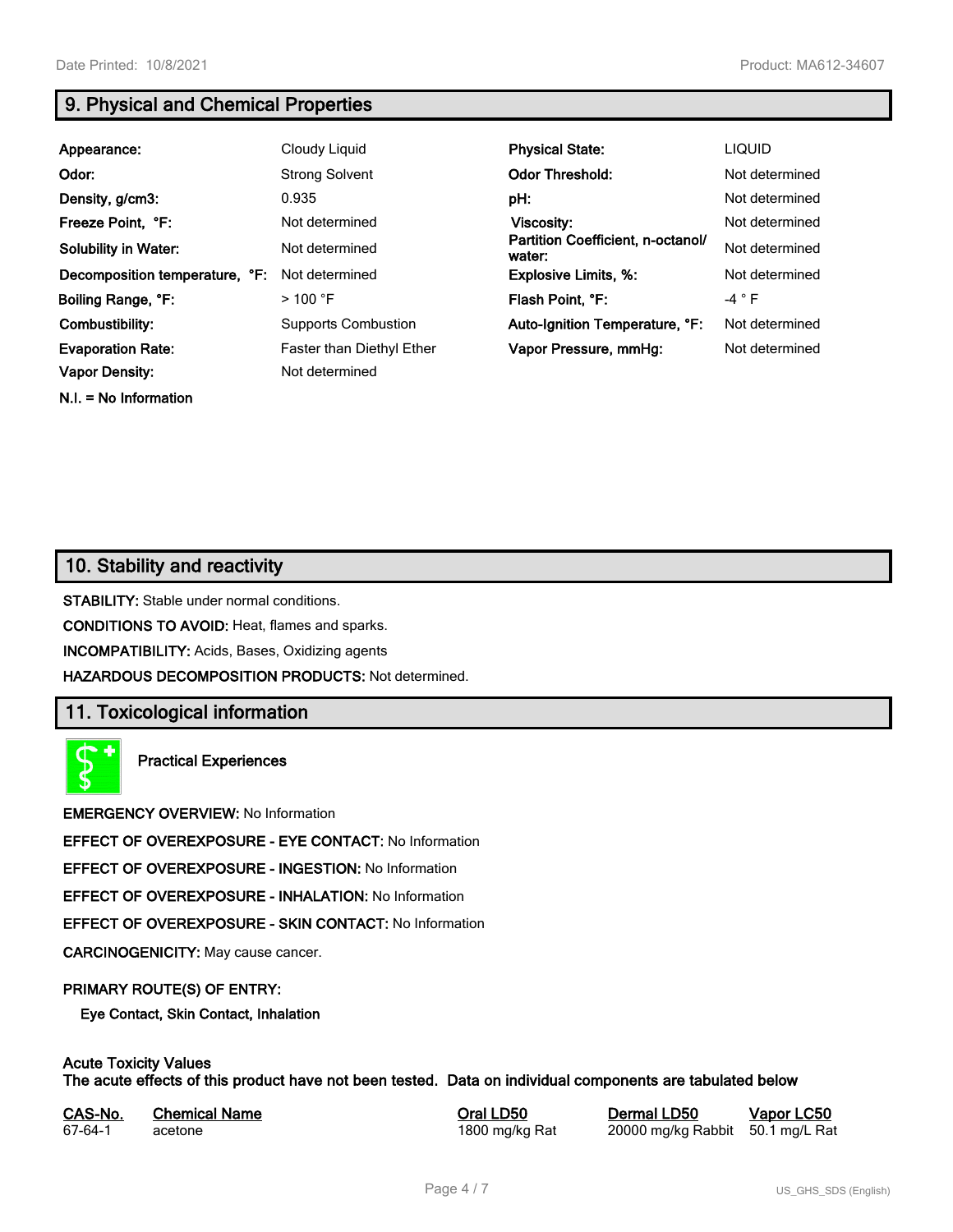| 98-56-6   | p-chlorobenzotrifluoride           | 13000 mg/kg Rat | >2683 mg/kg Rabbit                | 33 mg/L Rat   |
|-----------|------------------------------------|-----------------|-----------------------------------|---------------|
| 9004-70-0 | cellulose nitrate, cellulose ester | >5000 mg/kg Rat | >5000 mg/kg                       | $>20$ mg/l    |
| 67-63-0   | isopropanol                        | 1870 mg/kg Rat  | 4059 mg/kg Rabbit                 | 72.6 mg/L Rat |
| 111-76-2  | butyl cellosolve                   | 470 mg/kg Rat   | >2000 mg/kg Rabbit                | $>4.9$ ma/l   |
| 71-36-3   | butanol                            | 700 mg/kg Rat   | 3402 mg/kg Rabbit                 | 8000 mg/l Rat |
| 123-86-4  | n-butyl acetate                    | 14130 mg/kg Rat | >17600 mg/kg Rabbit 23.4 mg/l Rat |               |
|           |                                    |                 |                                   |               |

#### **N.I. = No Information**

### **12. Ecological information**

**ECOLOGICAL INFORMATION:** Ecological evaluation of this material has not been performed; however, do not allow the product to be released to the environment without governmental approval/permits.

### **13. Disposal Information**



# **Product**

**DISPOSAL METHOD:** Waste from this material may be a listed and/or characteristic hazardous waste. Dispose of material, contaminated absorbent, container and unused contents in accordance with local, state, and federal regulations.

**STEPS TO BE TAKEN IN CASE MATERIAL IS RELEASED OR SPILLED:** Follow personal protective equipment recommendations found in Section VIII. Personal protective equipment needs must be evaluated based on information provided on this sheet and the special circumstances created by the spill including; the material spilled, the quantity of the spill, the area in which the spill occurred, and the training and the expertise of employees in the area responding to the spill. Never exceed any occupational exposure limits. Shut off ignition sources; including electrical equipment and flames. Do not allow smoking in the area. Do not allow the spilled product to enter public drainage system or open waterways.

### **14. Transport Information**

**SPECIAL TRANSPORT PRECAUTIONS:** No Information

| DOT: | <b>CONSUMER COMMODITY</b> |
|------|---------------------------|
|      |                           |

**IATA:** UN1263, PAINT, 3, II

**IMDG:** UN1263, PAINT, 3, II

# **15. Regulatory Information**

### **U.S. Federal Regulations:**

#### **CERCLA - SARA Hazard Category**

This product has been reviewed according to the EPA 'Hazard Categories' promulgated under Sections 311 and 312 of the Superfund Amendment and Reauthorization Act of 1986 (SARA Title III) and is considered, under applicable definitions, to meet the following categories:

Fire Hazard, Acute Health Hazard, Chronic Health Hazard

#### **SARA SECTION 313**

This product contains the following substances subject to the reporting requirements of Section 313 of Title III of the Superfund Amendment and Reauthorization Act of 1986 and 40 CFR part 372: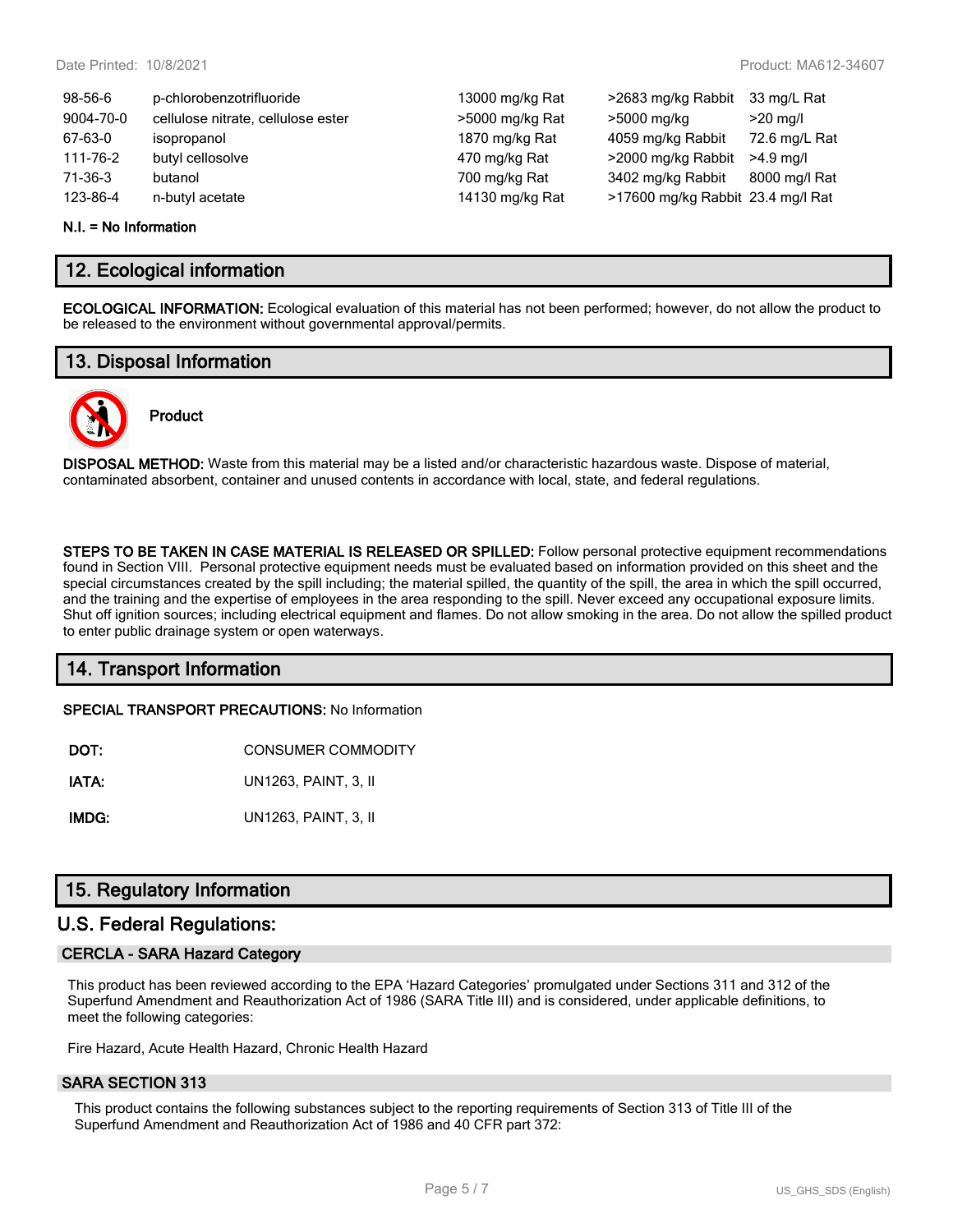| <b>Chemical Name</b> | CAS-No. | Wt. % |
|----------------------|---------|-------|
| butanol              | 71-36-3 | .00   |

#### **TOXIC SUBSTANCES CONTROL ACT**

This product contains the following chemical substances subject to the reporting requirements of TSCA 12(B) if exported from the United States:

| <b>Chemical Name</b>         | CAS-No.       |
|------------------------------|---------------|
| p-chlorobenzotrifluoride     | $98 - 56 - 6$ |
| octamethylcyclotetrasiloxane | 556-67-2      |

# **U.S. State Regulations:**

### **CALIFORNIA PROPOSITION 65**

WARNING: Cancer and Reproductive Harm - www.P65Warnings.ca.gov.

Oxsol 100, Cancer, 12.7761% Methanol, Reproductive Harm, 0.0412%

# **16. Other Information**

| <b>Revision Date:</b>       | 10/8/2021                                                                                                                                                                                                                               | <b>Supersedes Date:</b>                                    | 7/20/2021 |
|-----------------------------|-----------------------------------------------------------------------------------------------------------------------------------------------------------------------------------------------------------------------------------------|------------------------------------------------------------|-----------|
| <b>Reason for revision:</b> | <b>Revision Description Changed</b><br><b>Product Composition Changed</b><br>01 - Product Information<br>02 - Hazards Identification<br>09 - Physical & Chemical Information<br>16 - Other Information<br>Revision Statement(s) Changed | Substance and/or Product Properties Changed in Section(s): |           |
| Datasheet produced by:      | <b>Regulatory Department</b>                                                                                                                                                                                                            |                                                            |           |
| <b>LIMIC Dotings:</b>       |                                                                                                                                                                                                                                         |                                                            |           |

**HMIS Ratings: Health:** 2 **Flammability:** 3 **Reactivity:** 0 **Personal Protection:** X

**Volatile Organic Compounds, gr/ltr:** 275

#### **Text for GHS Hazard Statements shown in Section 3 describing each ingredient:**

| H <sub>201</sub> | <undefined></undefined>             |
|------------------|-------------------------------------|
| H <sub>225</sub> | Highly flammable liquid and vapour. |
| H <sub>226</sub> | Flammable liquid and vapour.        |
| H302             | Harmful if swallowed.               |
| H315             | Causes skin irritation.             |
| H318             | Causes serious eye damage.          |
| H319             | Causes serious eye irritation.      |
| H330             | Fatal if inhaled.                   |
| H332             | Harmful if inhaled.                 |
| H335             | May cause respiratory irritation.   |
| H336             | May cause drowsiness or dizziness.  |
| H351             | Suspected of causing cancer.        |

#### **Icons for GHS Pictograms shown in Section 3 describing each ingredient:**

### **GHS01**